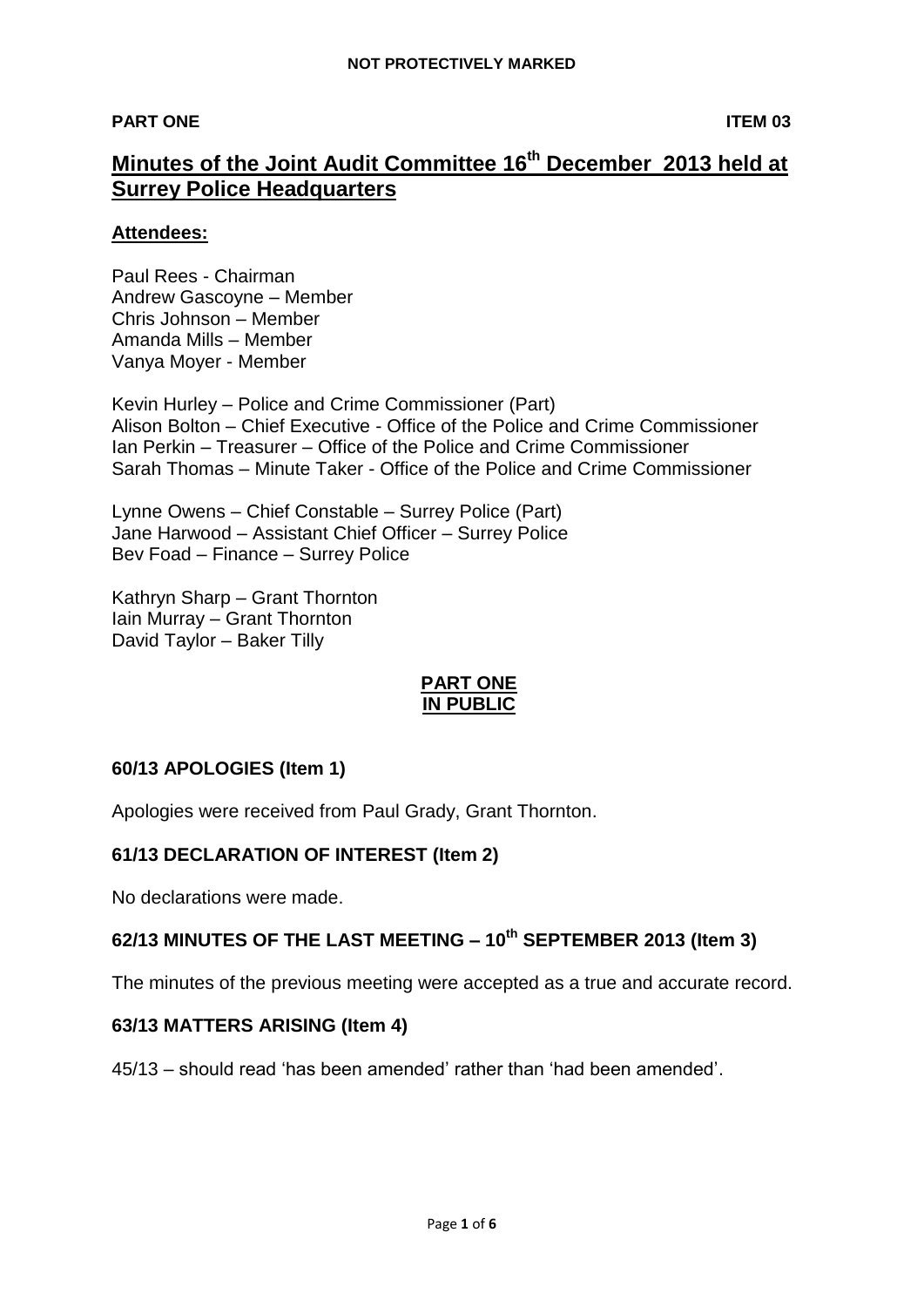#### **EXCLUSION NOTICE**

Under Section 100(A) of the Local Government Act 1972, the public be excluded from the meeting for the following items of business on the grounds that they involve the likely disclosure of exempt information under paragraph 7 of Part 1 of Schedule 12A of the Act.

#### **PART TWO IN PRIVATE**

#### **64/13 SIREN REVIEW UPDATE (Item 5)**

The Committee received a verbal update on the review of SIREN that was currently being undertaken by Grant Thornton. Members expressed their unhappiness in the delay in the report being completed. It was noted that the report had been delayed in order to ensure it was properly quality assured prior to release. Members raised a number of queries, to which Grant Thornton provided explanations in the meeting.

#### **65/13 NICHE UPDATE (Item 6)**

The Committee received a verbal update on the progress of the Niche programme. The initial launch on  $20<sup>th</sup>$  November went as planned with very few issues. The link with Sussex Police was proving successful. The main focus now was to get the rest of the system (Case & Custody) live in February 2014.

### **66/13 WHISTLE BLOWING IN SURREY POLICE (Item 7)**

The Committee received a comprehensive report on all aspects of whistle blowing within Surrey Police as per their request at the previous meeting.

Members were also informed that Surrey Police was updating its pre-employment information for all new staff to include information about whistle blowing.

The PCC informed the Committee that he was looking into the possibility of engaging an external whistle blowing company as he saw potential for further transparency in this area. He would be speaking to the Chief Constable about it outside of the meeting.

Members suggested that the PCC and Surrey Police needed to better advertise on their websites how members of the public or contractors could whistle-blow and it was agreed that the wording on the complaints pages on both websites would be amended accordingly.

Members agreed that they had received sufficient information in this report and that Baker Tilly would no longer be required to carry out a specific audit of this area as previously requested.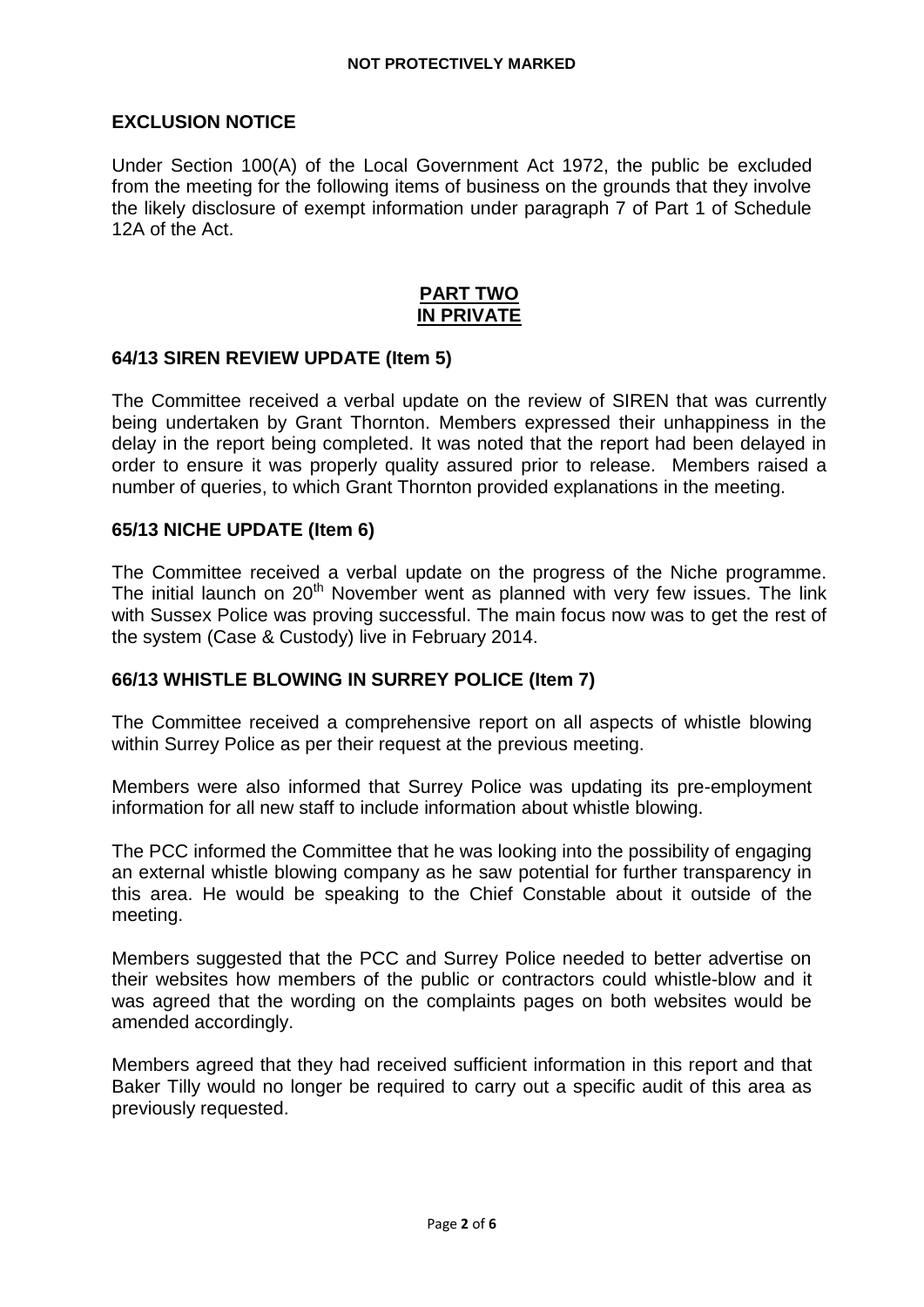### **67/13 OPCC RISK REGISTER AND ASSURANCE FRAMEWORK (Item 8)**

The Committee received the risk report. They raised some queries, all of which were addressed in the meeting or were listed as actions to be addressed outside of the meeting. The Chief Executive advised that members would receive a report on the processes for recording and reviewing risk at the next meeting. This had recently been reviewed by the Deputy Chief Constable.

### **68/13 FORCE HIGH LEVEL AND SHARED RISKS (Item 9)**

The Committee received an updated report on high level and shared risks. Members raised questions about Surrey Police change programmes. The Chief Constable offered for her Deputy to hold a separate meeting for Members of the Committee so that they could be briefed in change programmes. Members would also receive a copy of the change programmes risk register.

All other queries were addressed within the meeting.

# **PART ONE IN PUBLIC**

### **69/13 POLICE AND CRIME COMMISSIONERS EXPENSES (Item 10a)**

The Committee noted the PCC's expenses.

They suggested that the names of individuals that the PCC met with shouldn't be published but rather their job title/role/organisation. It was agreed that this would be taken into consideration where appropriate when recording all future expenses.

### **70/13 CHIEF CONSTABLE'S EXPENSES (Item 10b)**

The Chief Constable explained that it was not a statutory requirement that her expenses were published, as it was for the PCC, but she wanted to maintain a high level of transparency. For that reason, she intended to publish not only 'out of pocket' expenses, but also any expense incurred on her procurement card.

The definition of expenses had changed and new systems were in place for recording them. The Chief Officers no longer had a driver and subsequently the Chief Constable now travelled to some meetings by train. The expenses listed in the report were not monies that she had claimed back but were the cost of train travel that had been incurred through rail warrants. Members questioned the difference in cost for trips to the same destination. This was due to the starting location being different i.e. travelling from home or travelling from work. Members asked for this to be clarified in future submissions to the Committee.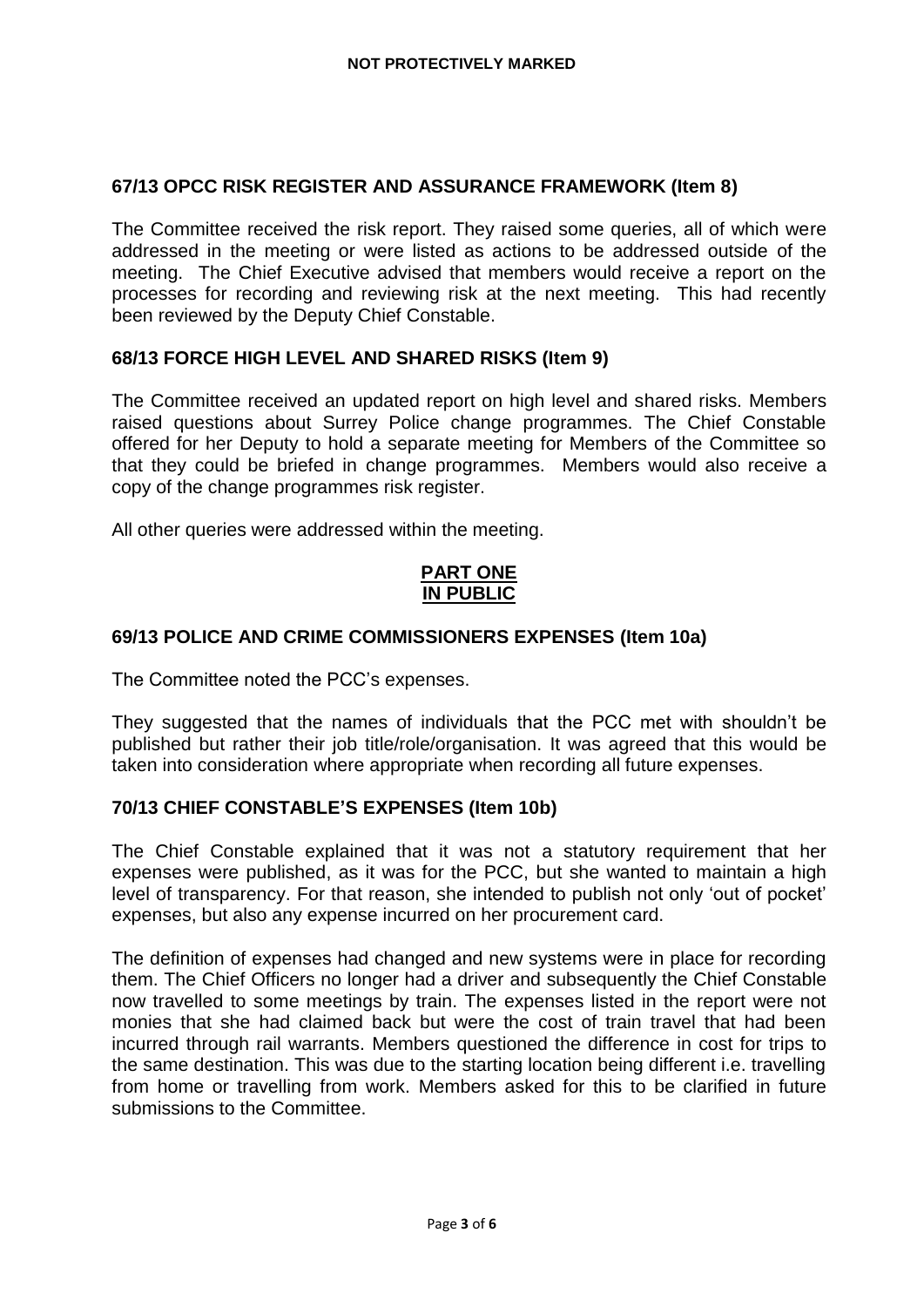# **71/13 INTERNAL AUDIT PROGRESS REPORT (Item 11)**

David Taylor (DT) from Baker Tilly presented the internal audit progress report.

He informed the Committee that he had received management comments on the 'Disposal Methods and Crime Recording' draft audit report that morning. The 'Neighbourhood Management' audit had been put back to February 2014.

DT said that Baker Tilly would programme its future audits at the most appropriate time to ensure a smoother audit programme, rather than having a considerable number of audits at the end of the year.

The Committee noted the recommendations that had arisen out of the 'Business Interests' audit. The Chairman highlighted the report to both the PCC and Chief Constable.

Assistant Chief Officer (ACO) Jane Harwood informed the Committee that she was going to propose a change to the annual PDR (Performance Development Review) process whereby staff would have to do a check of their personal records ensuring that all information, including business interests, was up to date. The Committee welcomed this suggestion.

# **72/13 EXTERNAL AUDIT MANAGEMENT LETTER (Item 12)**

Grant Thornton presented the external audit management letter – they had no additional comment to add. The Committee therefore noted the report.

# **73/13 UPDATE ON STAGE 2 TRANSFER (Item 13)**

The Committee received a verbal update on Stage 2 Transfer.

The Chief Executive explained that the Stage 2 plan had been submitted to the Home Office in September and a subsequent response had been received from the Home Secretary approving it in principle. A Statutory Scheme now needed to be drawn up by March 2014.

The PCC/Force had tried to produce a plan that was simple and cost effective but this was proving difficult and a lot of work needed to be done to ensure future business was lawful and that necessary documents for internal control were in place. One of the issues was that the PCC would no longer be able to delegate authority to the Force as he does currently. This could cause a problem for the procurement function who would continue to issue contracts in the name of the PCC and legal advice was being sought on how to rectify this.

Work was currently underway in rewriting the key documents such as the Financial Regulations. It was anticipated that the documents would be ready for Members to review in early 2014 and formally agree at the next committee meeting in March 2014.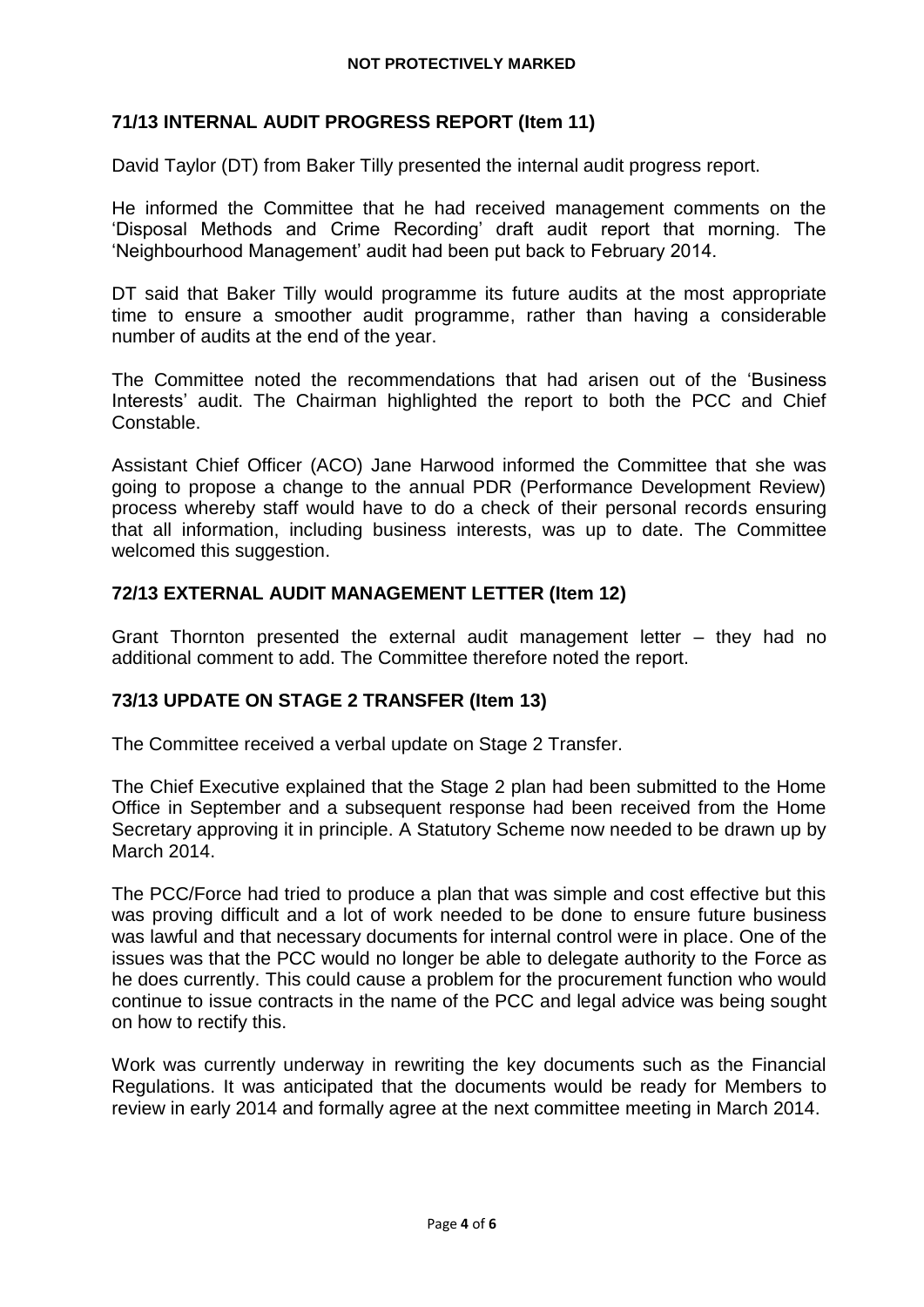The Chief Executive clarified that all police staff would transfer to the employment of the Chief Constable except for two members of the finance team (who would remain under the employment of the PCC so that he could carry out his statutory finance function) and the small team that directly supported the PCC. The PCC would also retain ownership of all assets but the Chief Constable would provide day to day management of the assets as well as services such as estates management, as per current arrangements.

### **74/13 GIFTS AND HOSPITALITY (Item 14)**

The Committee received a report on the processes in place in both the PCC's Office and Surrey Police for the recording and monitoring of gifts and hospitality.

It was noted that Baker Tilly would be carrying out an audit of this area in February 2014.

Members were concerned about the appropriateness of officers and staff retaining gifts that were offered to them. They suggested that they should be offered to charity. The Assistant Chief Officer agreed to review the Surrey Police procedure.

Members also questioned the wording at section 8.2 of the procedure. They suggested it should read 'The offer of a gift or hospitality perceived to be with the object of obtaining preferential treatment must be declined'. It was agreed that this would be explored. Some gifts were likely to be very small and in some instances, it may be rude to decline a gift. The Chief Executive confirmed that where a gift had been offered and refused, this should also be recorded.

It was also noted that the use of the word 'sanitised' under section 9.1 of the procedure be removed as it contradicted the Chief Constable's view on transparency. The ACO said she would review the wording of the procedure.

The ACO would also ensure that the gifts and hospitality register published on the Surrey Police website was updated.

### **75/13 WORK PROGRAMME 2013/14 (Item 15)**

It was noted that two of the dates relating to external audit were incorrect. These would be amended outside of the meeting.

#### **EXCLUSION NOTICE**

Under Section 100(A) of the Local Government Act 1972, the public be excluded from the meeting for the following items of business on the grounds that they involve the likely disclosure of exempt information under paragraph 7 of Part 1 of Schedule 12A of the Act.